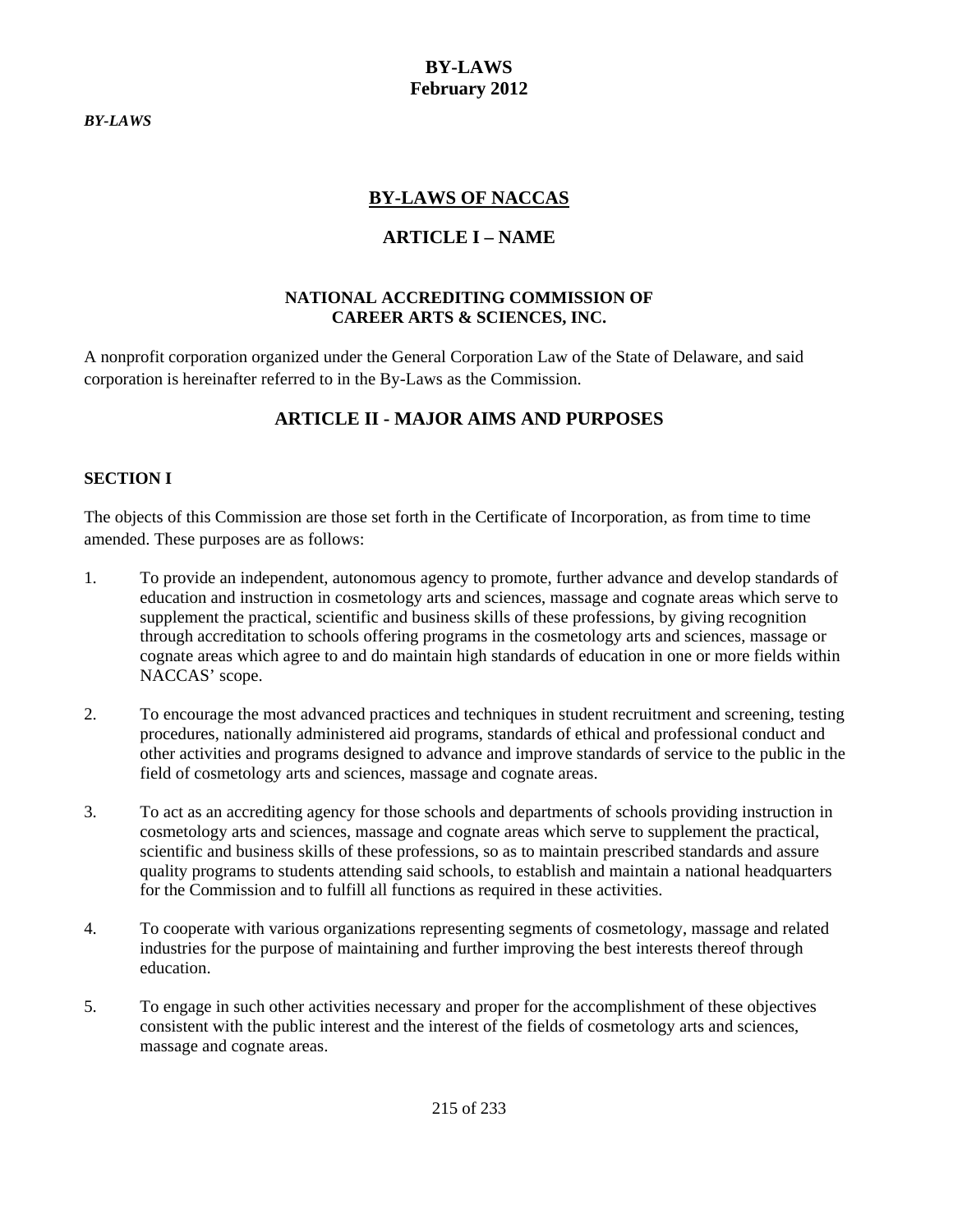- 6. The Commission is organized exclusively for charitable, religious, educational, and scientific purposes, including for such purposes, the making of distributions to organizations that qualify as exempt organizations under Section 501(c)(3) of the Internal Revenue Code of 1954 (or the corresponding provision of any future United States Internal Revenue Law).
- 7. No part of the net earnings of the corporation shall inure to the benefit of, or be distributable to, its members, Commissioners, officers, or other private persons, except that the Commission shall be authorized and empowered to pay reasonable compensation for services rendered and to make payments and distributions in furtherance of the purposes set forth above.

No substantial part of the activities of the Commission shall be the carrying on of propaganda or otherwise attempting to influence legislation, and the Commission shall not participate in, or intervene in (including the publishing or distribution of statements) any political campaign on behalf of any candidate for public office.

Notwithstanding any other provision of the Certificate of Incorporation and the By-laws, the Commission shall not carry on any other activities not permitted to be carried on (1) by a corporation exempt from Federal Income Tax under Section  $501(c)(3)$  of the Internal Revenue Code of 1954 (or the corresponding provision of any future United States Internal Revenue Law) or (2) by a corporation, contributions to which are deductible under section  $170(c)(2)$  of the Internal Revenue Code of 1954 (or corresponding provision of any future United States Internal Revenue Law).

- 8. Upon the dissolution of the Commission, the Board of Commissioners shall, upon paying or making provision for the payment of all of the liabilities of the Commission, dispose of all assets of the Commission exclusively for the purposes of the Commission in such a manner, or to such organization or organizations organized and operated exclusively for charitable, educational, religious, or scientific purposes as shall at the time qualify as an exempt organization or organizations under Section 501(c)(3) of the Internal Revenue Code of 1954 (or the corresponding provision of any United States Internal Revenue Law), as the Board of Commissioners shall determine. Any such assets not so disposed shall be disposed of by the Circuit Court of the county in which the principal office of the corporation is then located, exclusively for such purposes or to such organization or organizations as said Court shall determine, which are organized and operated exclusively for such purposes.
- 9. In any taxable year in which the Commission is a private foundation as described in Section 509(a) of the Internal Revenue Code of 1954, the Commission shall distribute its income for said period at such time and manner as not to subject it to tax under Section 4942 of the Code; and the Commission shall not (1) engage in any act of self-dealing as defined in Section 4941(d) of the Code; (2) retain any excess business holdings as defined in Section 4944 of the Code; or (3) make any taxable expenditures as defined by Section 4945(d) of the Code or corresponding provisions of any subsequent Federal tax laws.
- 10. To do any and all things necessary and lawful for the accomplishment of the foregoing purposes.

### **SECTION II**

In furtherance of these objects, but not in limitation thereof, the Commission shall have the power:

1. To collect and disseminate data, statistics and other information.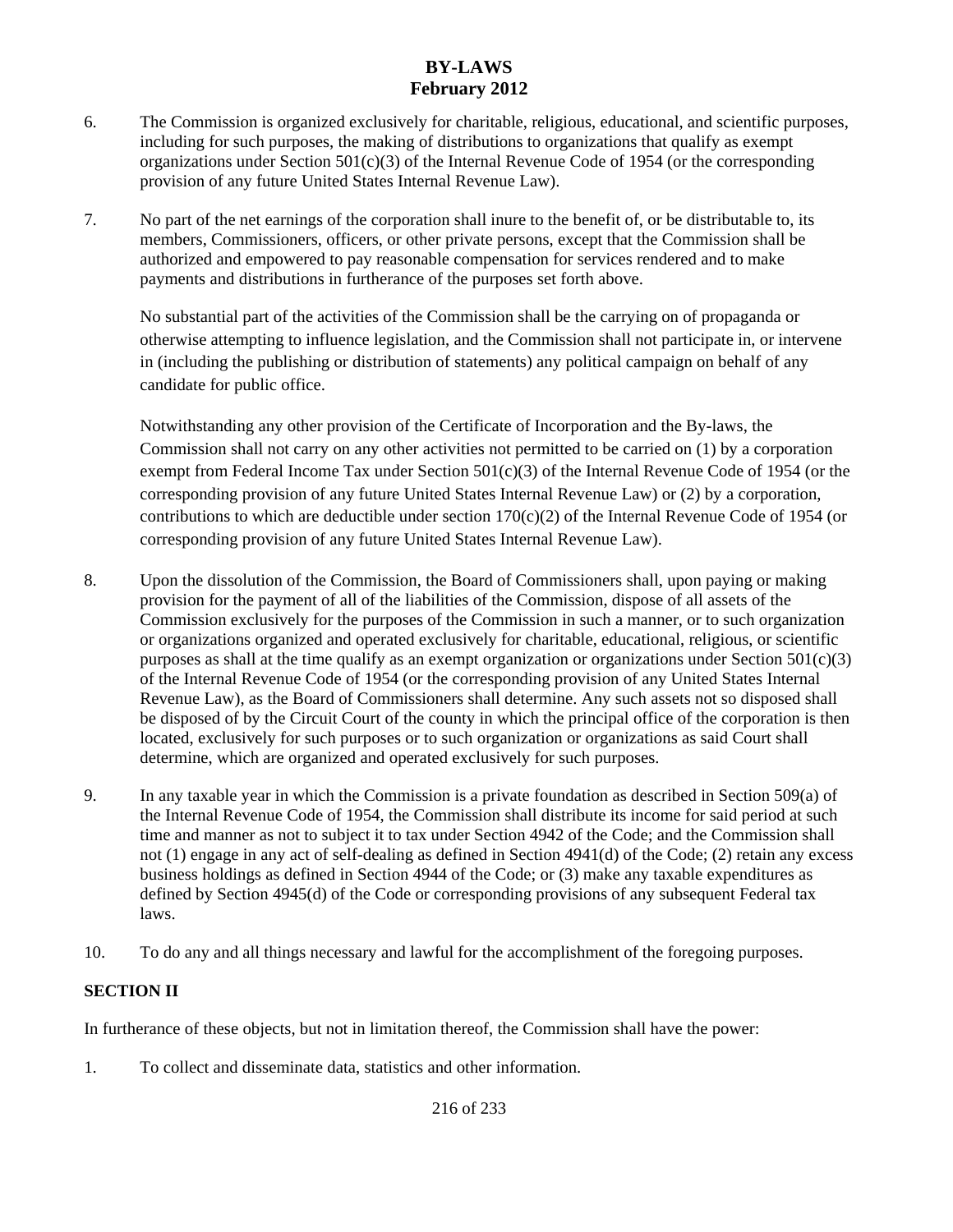- 2. To develop educational standards and business practices for accredited schools.
- 3. To promote sound accrediting practices and uniform accrediting methods.
- 4. To disseminate information of an educational character and to analyze subjects relating thereto.
- 5. To maintain a national office to survey, investigate and endeavor to coordinate all activities of institutional accreditation for the fields of cosmetology arts and sciences, massage and cognate areas which serve to supplement the practical, scientific and business skills of these professions.
- 6. To make appropriate awards and provide recognition in the field of accreditation for the field of cosmetology arts and sciences, massage and cognate areas that serve to supplement the practical, scientific and business skills of these professions.
- 7. To engage in any lawful activities that will enhance the efficient and economic progress of the field of accredited education in the cosmetology arts and sciences, massage and cognate areas which serve to supplement the practical, scientific and business skills of these professions, and apprise the public of its scope and character.

## **ARTICLE III - BOARD OF COMMISSIONERS**

#### **SECTION I - Administration**

The administration of the Commission shall be vested in a Board of Commissioners (hereinafter called "Commissioners" or "Commission"). The number of Commissioners shall be thirteen (13), but such number may be increased or decreased by amendment to these By-Laws in the manner set forth in *Article XV* (see page 229) hereof. When the number of Commissioners is so decreased by the amendment adopted by the Board of Commissioners, each Commissioner in office shall serve until his or her term expires, or until his or her resignation or removal as herein provided.

#### **SECTION II - Representation**

The pattern of representation of the Board of Commissioners shall be as follows:

- A. Seven (7) Commissioners representing schools in fields of training within NACCAS' scope: Of these seven (7) Commissioners, six (6) shall be elected to represent zones as determined by the Commission and one (1) shall be elected in an at-large manner.
- B. Two (2) Commissioners representing professional services operations in fields within NACCAS' scope.
- C. Two (2) Commissioners who are academics.
- D. Two (2) Commissioners who represent the public interest.

#### **SECTION III - Election of Commissioners**

A. The seven (7) Commissioners representing schools shall be elected as follows: six (6) by zones and one (1) at-large.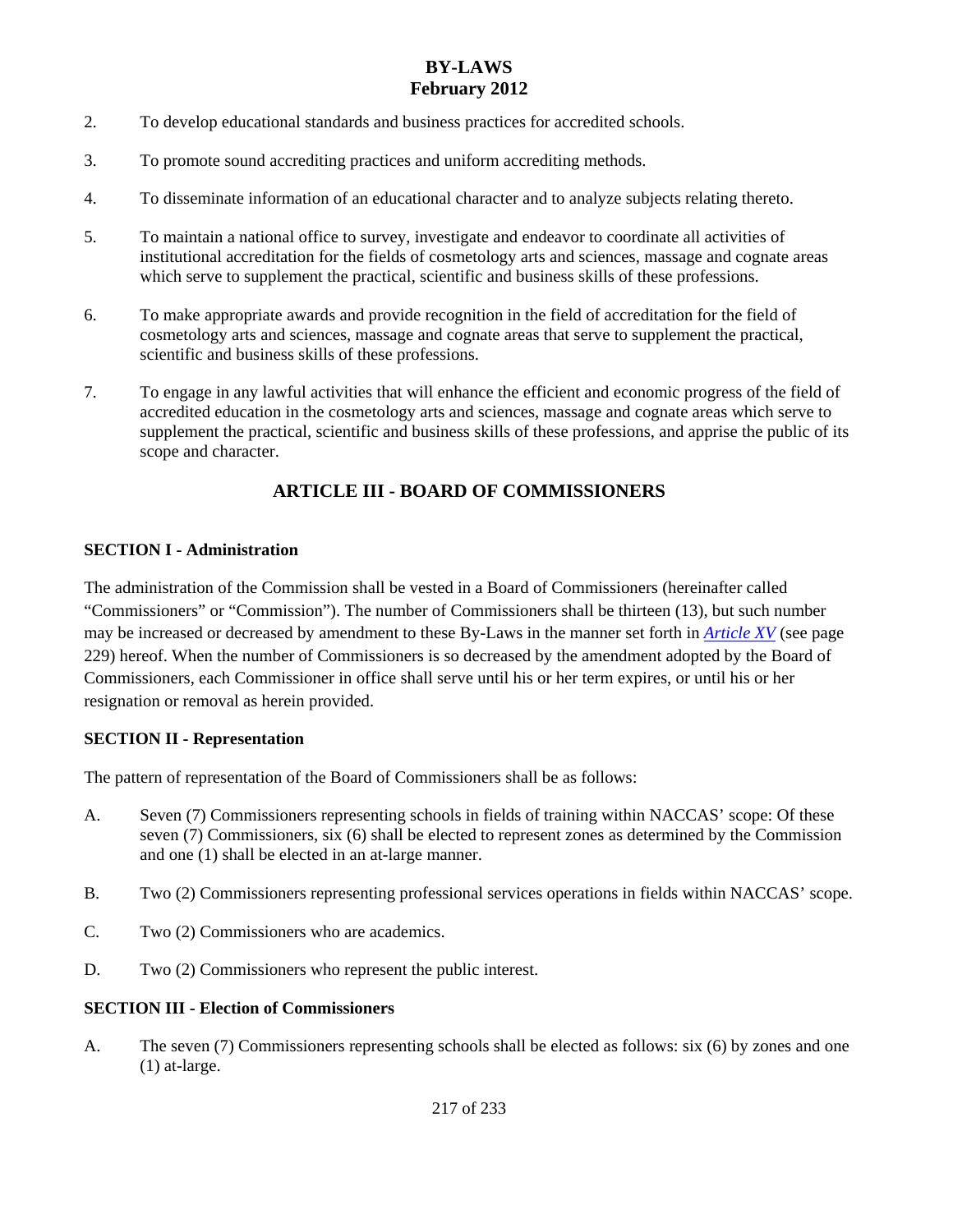- B. The six (6) Commissioners representing the other fields shall be elected by the accredited schools atlarge.
- C. All Commissioners shall be elected by mail ballot according to the election procedure set out in *Article III, Section V* (see page 220).

### **SECTION IV - Eligibility: Qualifications and Commissioners**

- A. All candidates for Commissioner representing schools in fields of training within NACCAS' scope as a condition precedent to nomination shall document that they meet the following qualifications:
	- 1. Have a total of at least five (5) years of administrative/supervisory experience in a school accredited by the Commission (of which the experience set forth in subparagraph 2 below may be counted as a part);
	- 2. Have been active in the day-to-day operation of school(s) accredited by the Commission in an administrative/supervisory capacity for the three (3) years immediately preceding his/her election; and
	- 3. Have no interest in any institution that has had its accreditation withdrawn (appeal rights exhausted) or which has voluntarily relinquished accreditation while the institution was in withdrawal status, during the past five years.
	- 4. In addition, all candidates for the six (6) Commissioner positions elected by zones pursuant to *Article III, Section III.A* (see page 217) of these By-Laws must:
		- I. Be sole owner of school(s) accredited by the Commission; or
		- II. With respect to a partnership or a privately held corporation be a person who owns at least a 10% interest in a school(s) accredited by the Commission and have a direct and abiding interest in the performance of the school and the quality of education which it offers. The Nominating Committee shall be vested with the responsibility of determining whether such an interest exists, subject to the review of the full Commission; or
		- III. Be an officer of a publicly held corporation that owns school(s) accredited by the Commission.

Candidates for the at-large Commissioner position are not required to satisfy the requirements of this *Article III, Section IV.A(4)*.

- B. All candidates for Commissioner representing professional services in fields within NACCAS' scope as a condition precedent to nomination shall meet the following qualifications:
	- 1. Be licensed in a field within NACCAS' scope;
	- 2. Have a total of at least five (5) years of administrative/supervisory experience in a professional service that employs at least one other person licensed in a field within NACCAS' scope (of which the experience set forth in subparagraph 3 below may be counted as a part);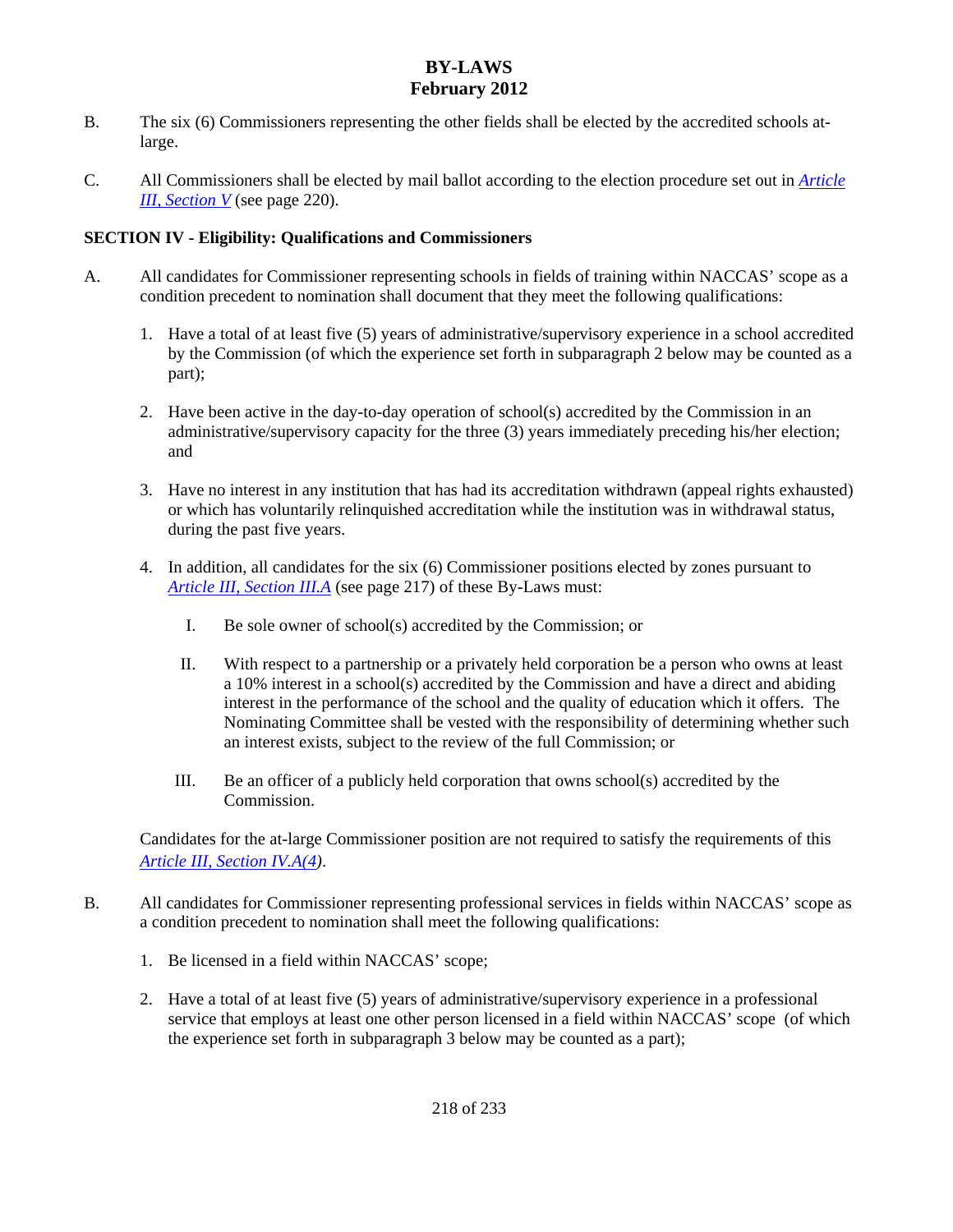- 3. Have been active in the day-to-day operation of the professional service operation in an administrative/supervisory capacity for the three (3) years immediately preceding his/her election;
- 4. Not be an owner in full or in part, nor a member of a partnership or a stockholder in a corporation which is the owner of any school offering programs within NACCAS' scope, and not be active in the management of any school offering programs within NACCAS' scope; and
- 5. Also:
	- I. Be sole owner of a professional service operation; or
	- II. With respect to a partnership or privately held corporation which owns a professional service operation, be a person who owns a sufficient interest in the operation to have a direct and abiding interest in its performance and business success. The Nominating Committee shall be vested with the responsibility of determining whether such an interest exists, subject to review by the full Commission; or
	- III. Be an officer of a publicly held corporation which owns a professional service operation.
- C. All candidates for Commissioner representing the academic field as a condition precedent to nomination shall:
	- 1. Have expertise and current teaching experience in post-secondary education.
	- 2. Have knowledge in pedagogy and in the development of curriculum; and
	- 3. Have experience in school accreditation.
- D. All candidates for Commissioner representing the public interest shall:
	- 1. Not be an employee, member of the governing board, an owner in full or in part, nor a member of a partnership or a stockholder in a corporation which is the owner of any school or professional service operation, or consultant to an institution or program offering programs or services in a field within NACCAS' scope, and shall not be active in the operation of any school or professional service operation offering programs or services in a field within NACCAS' scope, whether accredited by NACCAS or not;
	- 2. Not be a member of any trade association or membership organization related to, affiliated with, or associated with NACCAS; and
	- 3. Not be a spouse, parent, child, or sibling of an individual identified in sub-clause 1, or 2 of this clause.
- E. No person may serve simultaneously as a member of the Commission and as an Officer or member of the Board of Directors of an organization dedicated to the interests of any field within NACCAS' scope. A person holding such other office may be nominated as a Commissioner but, if elected, must immediately tender a resignation from such office to the other organization, such resignation to be effective no later than the commencement of his or her term as Commissioner. A Commissioner-elect may not be seated until such resignation has been tendered.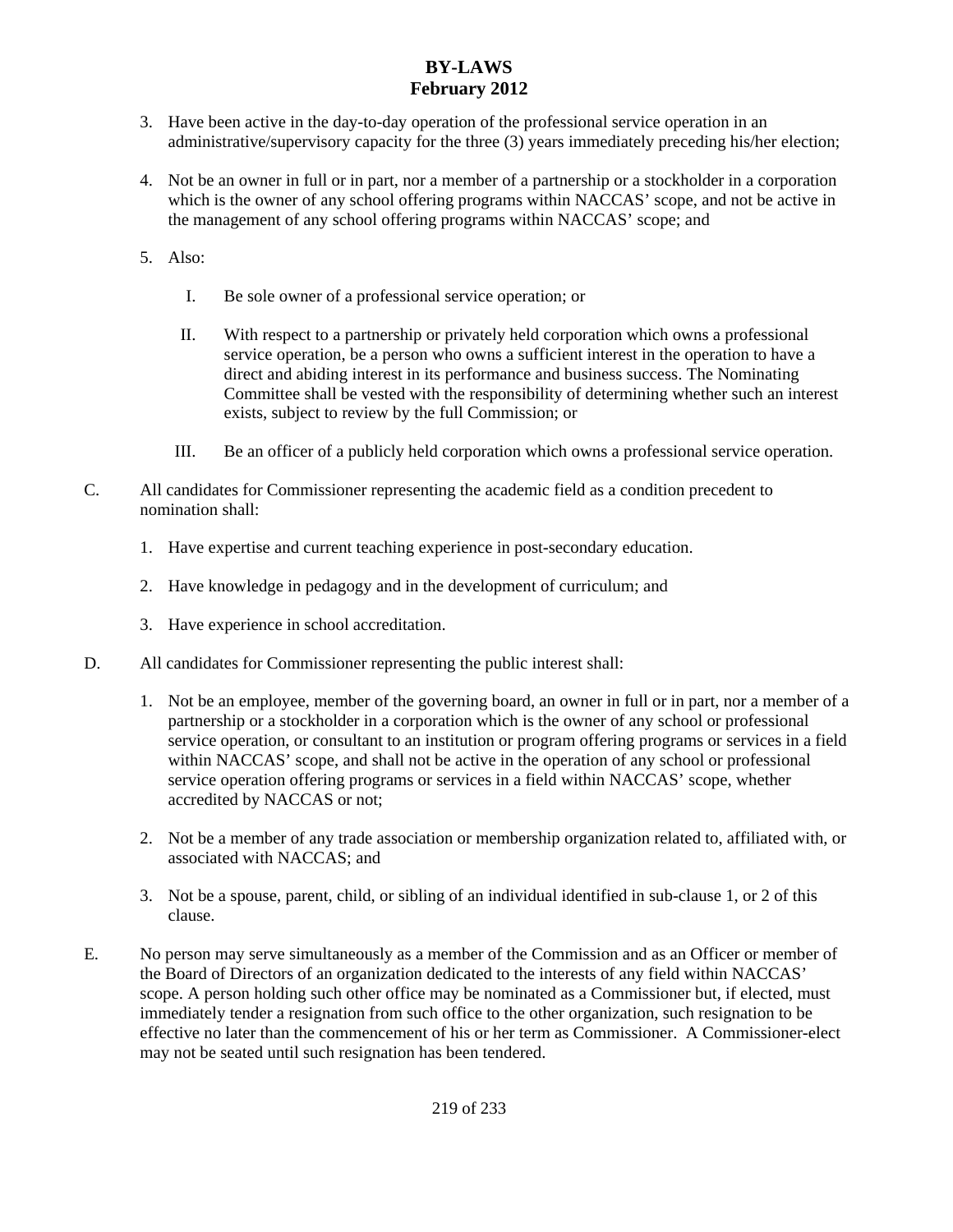F. All members of the Commission shall agree to abide by the NACCAS Code of Ethics as may from time to time be promulgated, and shall refrain from discussing or voting on any action before the Commission or Committee of the Commission that represents a conflict of interest.

### **SECTION V - Method of Selection of Commissioners**

The method of electing and selecting Commission members shall be as follows:

- A. The Commission Chair, with the advice and consent of the Commission, shall appoint a Nominating Committee consisting of at least three (3) seated Commissioners to make recommendations to the Commission regarding replacements for Commissioners whose terms of office will expire.
- B. Choosing a Slate:
	- 1. To the extent practicable, the Nominating Committee shall endeavor to interview the candidates for Commissioner. They shall review and take into consideration information on the nominees, including, if appropriate, the record and status of any accredited school(s), and standing with state licensing agencies. The Nominating Committee shall be vested with the responsibility of determining whether candidates in the school owner field have a direct and abiding interest in the performance of the schools and the quality of education they offer, subject to the review of the full Commission.
	- 2. The Nominating Committee shall, prior to the summer meeting of each year, prepare a single slate of at least two (2) candidates to replace each member of the Commission whose term of office is expiring<sup>16</sup> unless there is only one qualified candidate under *Article III, Section IV* (see page 218) of these By-Laws seeking such an office, in which case the Nominating Committee may prepare a slate of one.

The candidate representing the school field shall reside in the zone of the corresponding school Commissioner whose term of office is expiring. If the Commissioner is to be elected, at-large the candidates may reside in any zone.

- 3. A list of candidates for each vacancy shall be reported to the Commission at least ten (10) days prior to the summer Commission meeting. The Nominating Committee shall have available at that Commission meeting the resumes and all other pertinent material from all applicants. At that meeting, the Commission shall consider the list of candidates and nominations from the floor. No candidate can be placed on the slate pursuant to a nomination from the floor without an affirmative vote of the majority of Commissioners in attendance and voting. The person who is nominated from the floor shall have agreed in writing to have his or her name placed in nomination and his or her eligibility shall be established prior to the Commission's consideration of such candidacy. The Commissioner placing such name in nomination from the floor shall have the burden of establishing the candidate's desire to run and his or her eligibility.
- 4. Candidates for the Commission are eligible to run only from their state of legal residence.
- 5. No two people from the same business entity may serve simultaneously on the Commission.

<sup>&</sup>lt;sup>16</sup> Terms expire on December 31 of the last year of the term.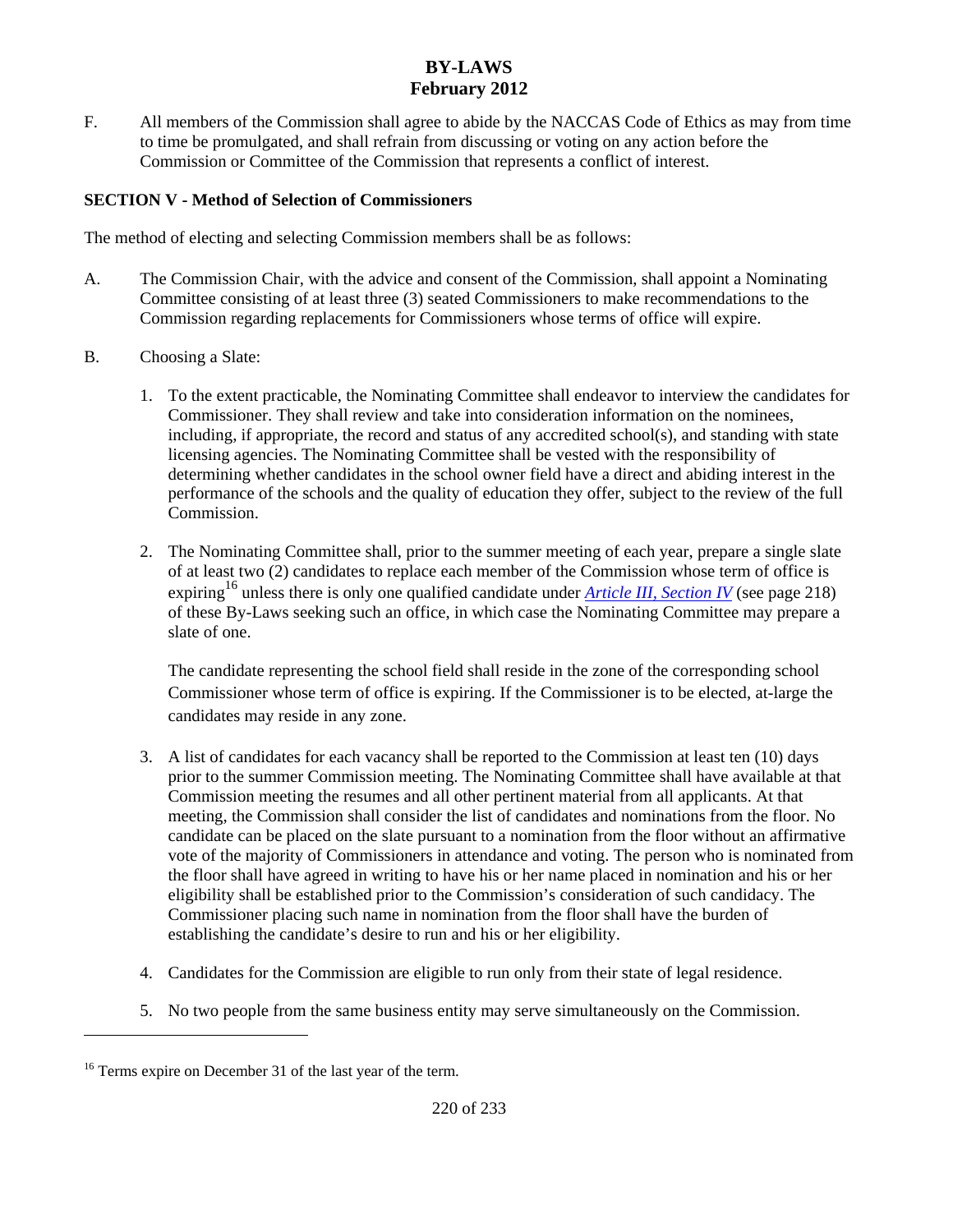- 6. The nominees for each vacancy receiving the greatest number of votes shall be declared the official nominees.
- C. The Election Process
	- 1. The Executive Director of the Commission, shortly after the Commission meeting in which the nominees were selected, shall announce the candidate's names. By November 1 of each year, the Executive Director shall transmit the official list of nominees to all schools accredited by the Commission, together with a ballot so that the administrators of the accredited schools may record their votes and return the marked ballots. Only ballots returned with postmarks on or before November 30 and received no later than December 5 shall be counted.
	- 2. For the purpose of determining accredited schools entitled to vote for Commissioners, the Chair of the Commission shall provide that the list of accredited schools be closed as of October 15.
	- 3. An independent accounting firm will be selected to conduct the mailing of ballots and vote tabulation for the election of Commissioners. The list of schools eligible to vote in the election will be furnished to the accounting firm by the Executive Director and the results of the voting will be reported by the accounting firm, in an expeditious manner, to the most senior officer of the Commission (in the order of priority set forth in *Article VII, Section I* (see page 225) of these By-Laws who is not a candidate in such election and to the Chair of the Nominating Committee.
	- 4. Voting by proxy shall not be permitted.
	- 5. The candidate receiving the greatest number of votes for a Commissioner position shall be declared the winner.

### **SECTION VI - Actions by the Board of Commissioners**

- A. All actions by the Board of Commissioners require a simple majority of those present and voting unless otherwise specified.
- B. Any action required by the statutes or these By-Laws to be taken at a meeting of the Commissioners, or any other action that may be taken at a meeting of the Commissioners which may be taken without a meeting if a consent in writing, setting forth the action so taken, shall be signed by all of the Commissioners entitled to vote with respect to the subject thereof.
- C. Attendance of a Commissioner at a meeting shall constitute waiver of notice of such meeting, except where a Commissioner attends a meeting with the express purpose of objecting to the transaction of any business because the meeting is not lawfully called or convened.

### **SECTION VII - Terms of Commissioners**

A. Each Commissioner shall be elected for a three-year (3-year) term. Newly elected Commissioners shall take office the first day of the calendar year. Commissioners shall not serve more than two (2) consecutive elected terms. Where a Commissioner has been appointed to fill a vacancy of the Commission, that Commissioner, if eligible under *Article III, Section IV* (see page 218) of these By-Laws may subsequently run for office and serve for two (2) consecutive elected terms in addition to his/her original partial term, if the partial term is eighteen (18) months or less in length.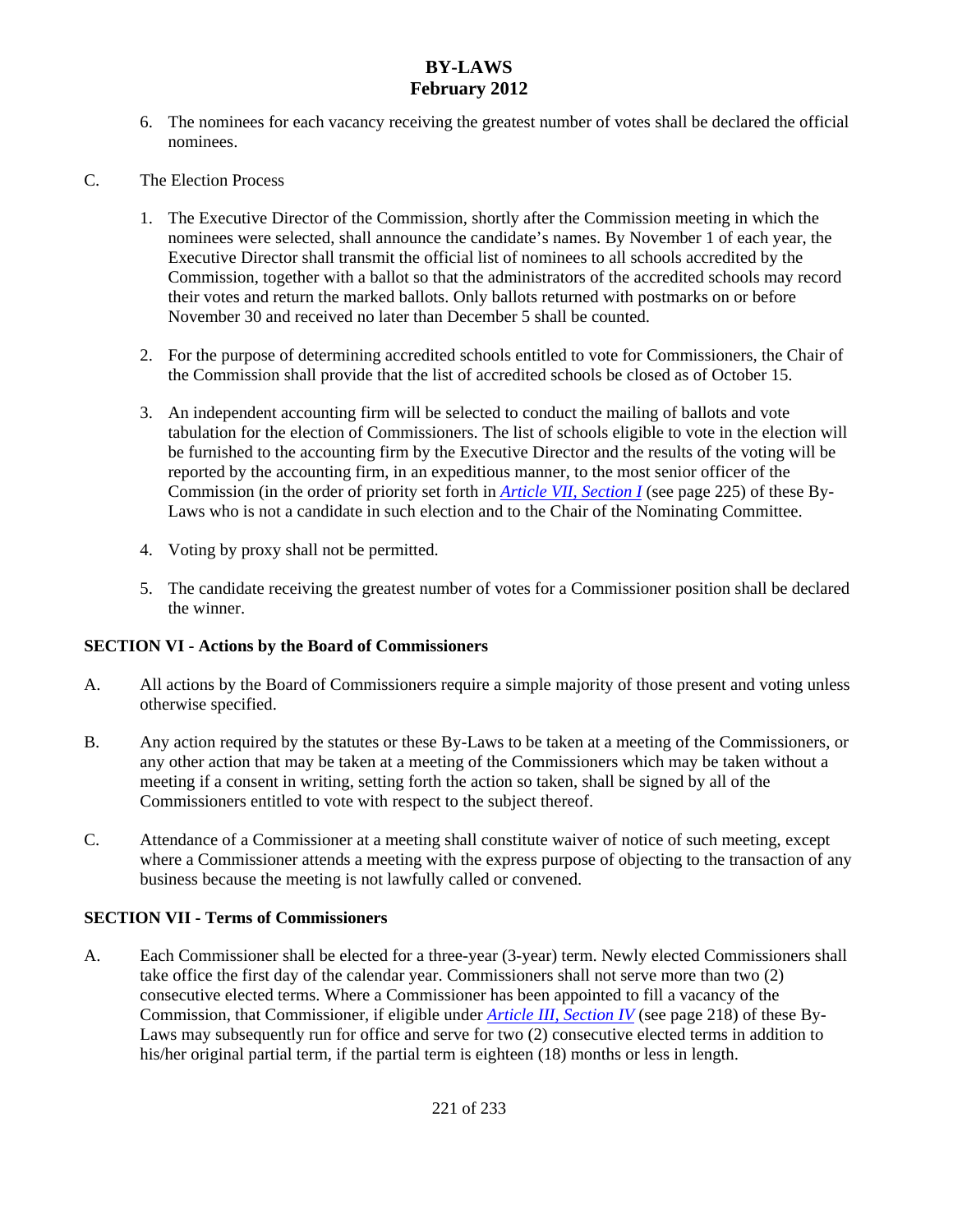Notwithstanding the foregoing, a Commissioner who is ineligible to serve on account of having served two consecutive terms shall remain ineligible to serve for the three (3) year term immediately following his or her last term of service, but may thereafter, if otherwise qualified, be fully eligible to serve as provided under this Section.

Commissioners who serve a shortened or lengthened term during the period of transition to three-year terms shall be treated as though they had served a three-year term. Currently seated Commissioners may be nominated for a consecutive three-year term, and if elected, will be considered to have served two consecutive terms.

### **SECTION VIII - Continuing to Qualify and Vacancies in Commission Membership**

- A. At each regularly scheduled Commission meeting each Commissioner shall attest that he or she continues to fulfill the qualifications for the category of Commissioner represented. If the Commissioner cannot attest to meeting the qualifications in the category to which he or she was elected he or she shall resign immediately. If the Commission has reasonable cause to believe that a Commissioner does not meet the qualifications, the Commission shall refer the matter to an independent panel pursuant to *Article XX* (see page 232) of the By-Laws.
- B. If a school in which a Commissioner holds an ownership interest loses its accreditation (appeal rights exhausted) or voluntarily relinquishes accreditation while the school is in withdrawal status, the Commissioner's position shall be vacated at the same time the appeal is denied, or 20 days after withdrawal, if there is no appeal, or upon voluntary relinquishment; no further vote shall be required.
- C. Any Commissioner who shall have been absent from full attendance at two (2) consecutive regular meetings of the Commission shall automatically vacate his/her seat on the Commission and the vacancy shall be filled as provided by these *By-Laws* (see page 215); however, the Commissioners shall consider each absence of any Commissioner as a separate circumstance, and may expressly waive such absence by affirmative vote of a majority of its members.
- D. In case of any vacancy in the Commission membership, the Chair, with the approval of the Executive Committee, shall appoint a qualified person to fill any unexpired term. Such appointment shall be effective only after approval by a majority of the Commissioners either by mail ballot or at a meeting of the Commission.

### **SECTION IX - Manifestation of Dissent**

A Commissioner who is present at a meeting of the Commission at which action on any corporate matter is taken shall be presumed to have assented to the action unless his or her dissent is entered in the minutes of the meeting or unless such Commissioner shall file his/her written dissent by certified mail to the Secretary of the Corporation within ten (10) days after adjournment of the meeting. Such right to dissent shall not apply to a Commissioner who voted in favor of such action.

# **ARTICLE IV - POWERS AND RESPONSIBILITIES OF THE COMMISSION**

The Commission's powers and responsibilities, which are not subject to review by any other body, are enumerated below but not limited thereto: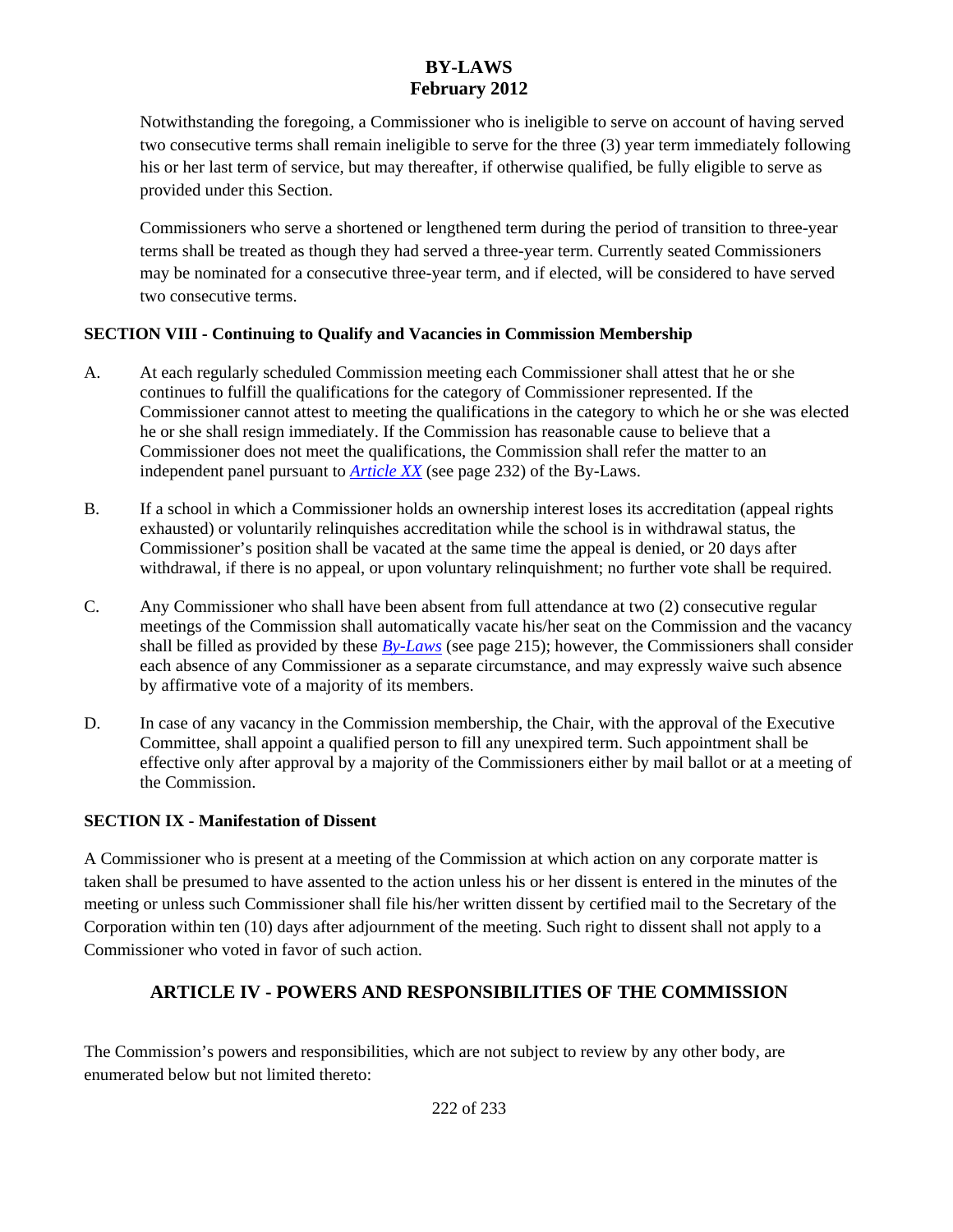- A. To establish and promulgate standards for the self-study, evaluation and accreditation of schools and departments of cosmetology arts and sciences, massage and cognate areas. For this purpose, the standards shall include but not be limited to information and investigation within the following areas:
	- 1. Posture
	- 2. Curriculum
	- 3. Clinic
	- 4. Instructional Materials
	- 5. Instructional Staff
	- 6. Instructional Methods
	- 7. Student Personnel Services
	- 8. Space and Facilities
	- 9. Student Recruitment and Admission
	- 10. Tuition, Fees, and Refunds
	- 11. Ownership, Management, and Ethical Operation
	- 12. Financial Responsibility
- B. To provide a schedule of fees that will insure the financial stability of the Commission and manage finances according to the Commission's Investment Policy, appended to these By-Laws.
- C. To receive applications for evaluation from institutions within the Commission's scope of accreditation.
- D. To appoint qualified examiners and provide for comprehensive evaluation procedures.
- E. To provide an appeals process in cases when the Commission takes an adverse action on accreditation, with such process to be specified in the *Rules of Practice and Procedure* (see page 53).
- F. To ensure that an institution's accredited status is preserved during the pendency of an appeal, and to establish procedures governing the confidentiality of the accreditation process.
- G. To issue a directory of accredited institutions.
- H. To make available to the public, current information concerning the standards and criteria for accreditation, and the operation of the Commission.
- I. To reevaluate, at reasonable intervals, each accredited institution.
- J. To evaluate federal and state legislative and regulatory or other proposals which affect accrediting agencies in general, or the Commission in particular, and take appropriate action relating thereto consistent with the Commission's tax-exempt status.
- K. To exercise such other powers as are necessary to carry out the functions of the accrediting agency.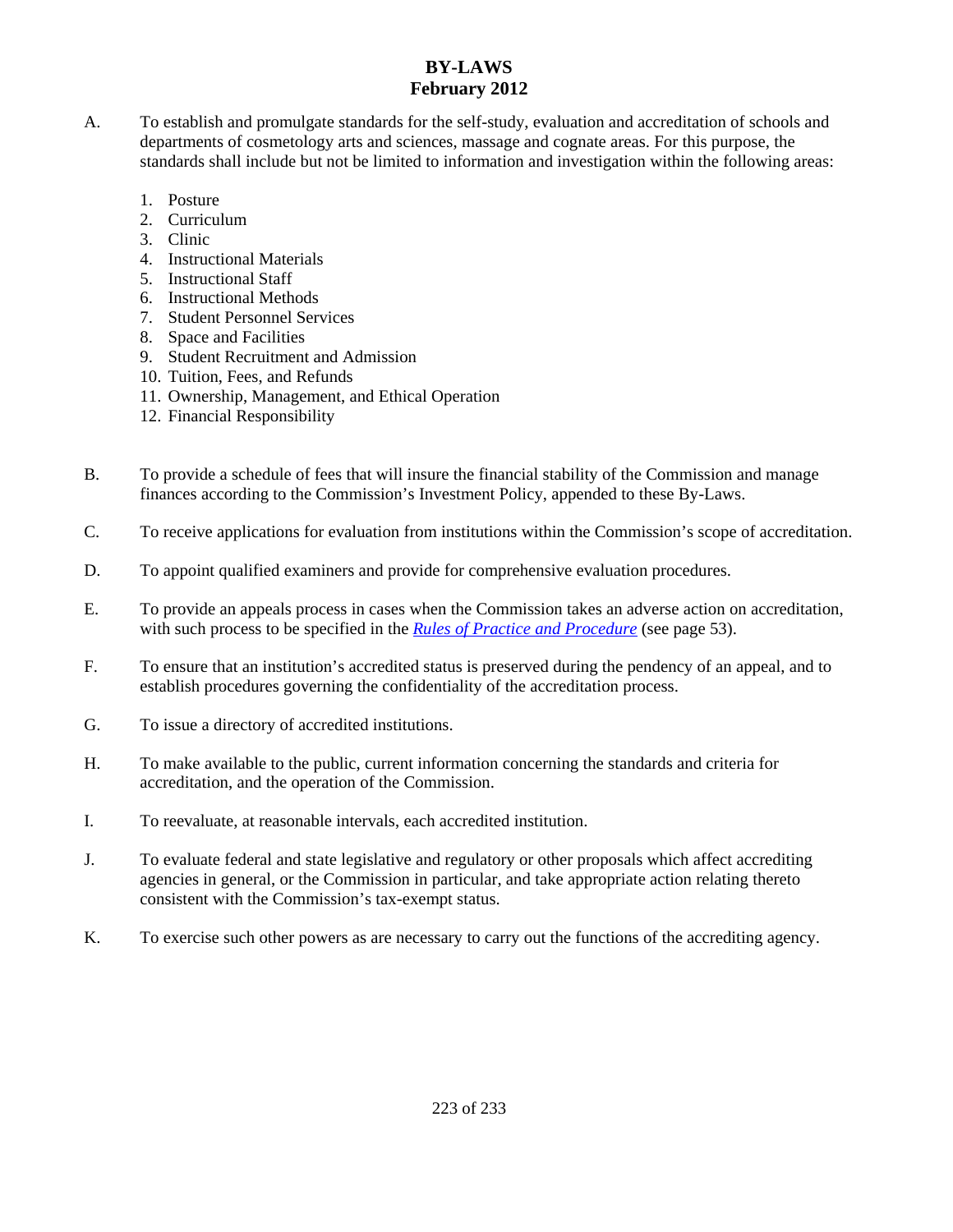### **ARTICLE V – MEETING**

#### **SECTION I**

The annual meeting of the Commission shall be the first meeting of each calendar year at which Commissioners are physically present. Two-thirds of the Commission shall constitute a quorum at the Annual Meeting or any prescribed Commission meeting under *Section II* (below).

The agenda of the annual meeting of the Commission shall include the election of the new Chair and the Officers, receipt of the annual report of the immediate past Commission Chair, Officers and Committees, and the transaction of all other business. The date and place of the annual meeting shall be fixed by the Commission. Notice of such meeting, stating the date, place and time of the meeting, signed by the Secretary, shall be mailed to the last recorded address of each Commissioner at least thirty (30) days before the time appointed for the meeting.

#### **SECTION II**

A special meeting may be called by the Commission Chair with approval of the Executive Committee, or at written request to the Chair by any seven (7) Commissioners. All Commissioners shall be notified in writing of each such meeting at least ten (10) days prior to the date of the meeting.

#### **SECTION III**

Executive Committee Meetings shall be called by the Chair with at least ten (10) days prior notice to the Executive Committee.

Three (3) members of the Executive Committee shall constitute a quorum.

#### **SECTION IV**

If a meeting cannot be organized because a quorum has not attended, then those present may adjourn the meeting from time to time without notice other than announcement at the meeting, until a quorum is present or represented. At such adjourned meeting at which a quorum is presented or represented, any business may be transacted that might have been transacted at the meeting as originally called.

#### **SECTION V**

All notices shall be deemed to be delivered when deposited in the United States mail addressed as it appears on the records of the Commission with the postage thereon prepaid.

#### **SECTION VI**

Whenever any notice whatsoever is required to be given under the provisions of the statutes or under the provisions of the Articles of Incorporation or of these *By-Laws* (see page 215), a waiver thereof in writing signed by the person or persons entitled to such notice, whether before or after the time stated therein, shall be deemed equivalent to the giving of such notice.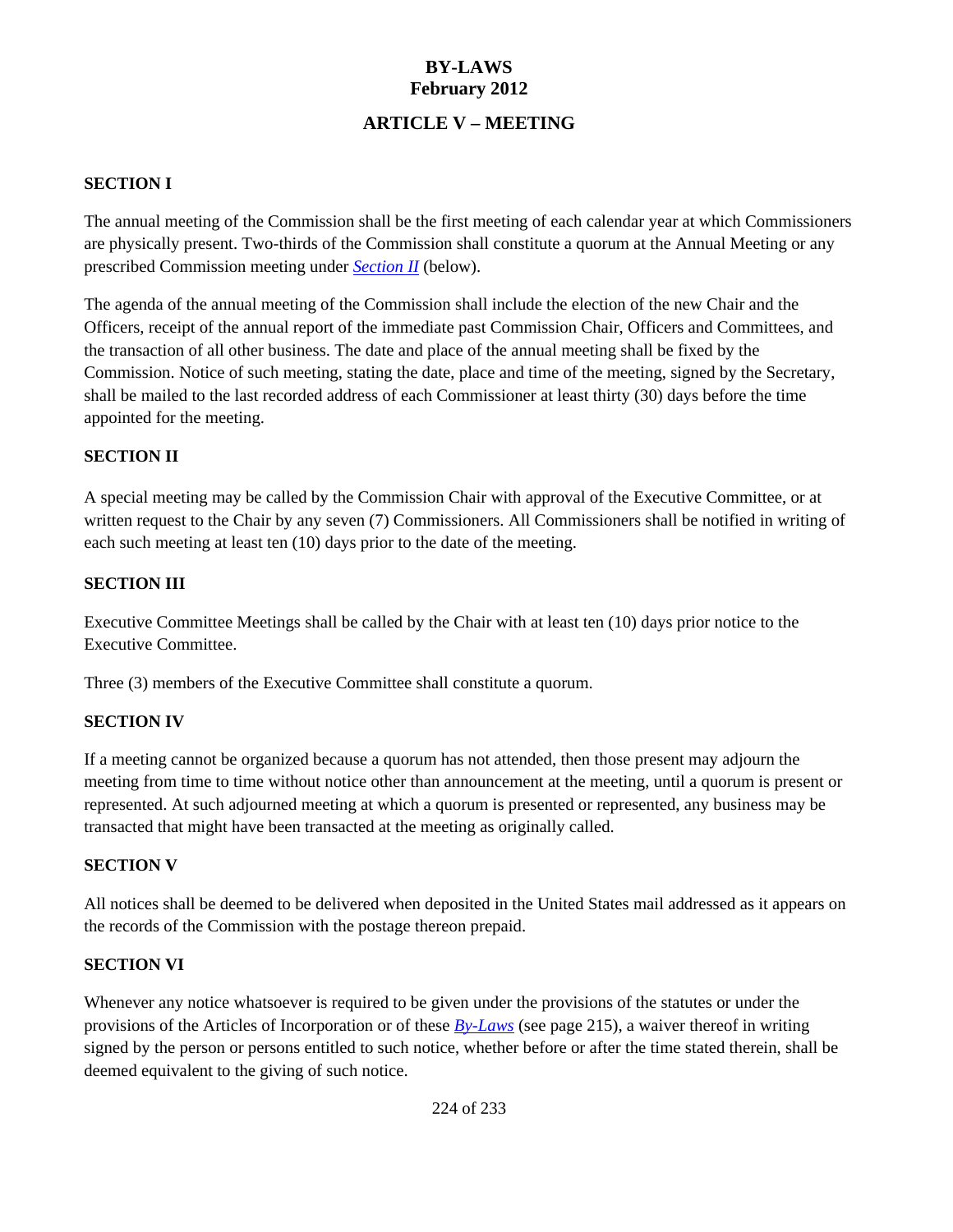#### **ARTICLE VI – MANAGEMENT**

#### **SECTION I**

The Commission shall establish an administrative office to perform the management functions related to the Commission's work.

#### **SECTION II**

The Commission shall employ such executive officers and such other professional staff as is necessary to carry out the work of the Commission.

### **ARTICLE VII – OFFICERS**

#### **SECTION I**

The officers of the Commission shall be: Chair, First Vice-Chair, Second Vice-Chair, Secretary, and Treasurer.

#### **SECTION II**

The Chair, Vice-Chairs, Secretary and Treasurer shall be elected by the Commission from the members of the Commission, and will have served at least one year on the Commission by the time they take office. The officers shall serve a one-year term commencing at the conclusion of the meeting at which they are elected. Any officer may serve more than one term.

The election of officers shall be by secret written ballot of Commissioners physically present at the meeting at which the elections are held. Voting by proxy shall not be allowed. The candidate with the majority of the votes cast shall be declared the winner in each election.

Ballots shall be pre-printed with the slate proposed by the Nominating Committee. Any nominations from the floor shall be written in by a person designated by the chair of the Nominating Committee. Each Commissioner shall receive a ballot for the position to deposit in a receptacle designated by the chair of the Nominating Committee.

The chair of the Nominating Committee shall read the ballots in front of the Commission to be confirmed by the candidates for the position. The winner shall be announced by the chair of the Nominating Committee. Ballots shall be available until the count is confirmed, then destroyed.

#### **SECTION III**

The Chair, Vice-Chairs, Secretary and Treasurer shall comprise the Executive Committee of the Commission. The Commission Chair shall serve as Chair of the Executive Committee. The immediate past Chair of the Commission shall serve as an ex-officio member of the Executive Committee, provided that the immediate past-Chair is still a member of the Commission. Once seated, the ex officio member of the Executive Committee shall continue to hold that position until replaced by a qualified successor (i.e., a sitting Commissioner who has held the Chairmanship more recently than the ex officio member.

225 of 233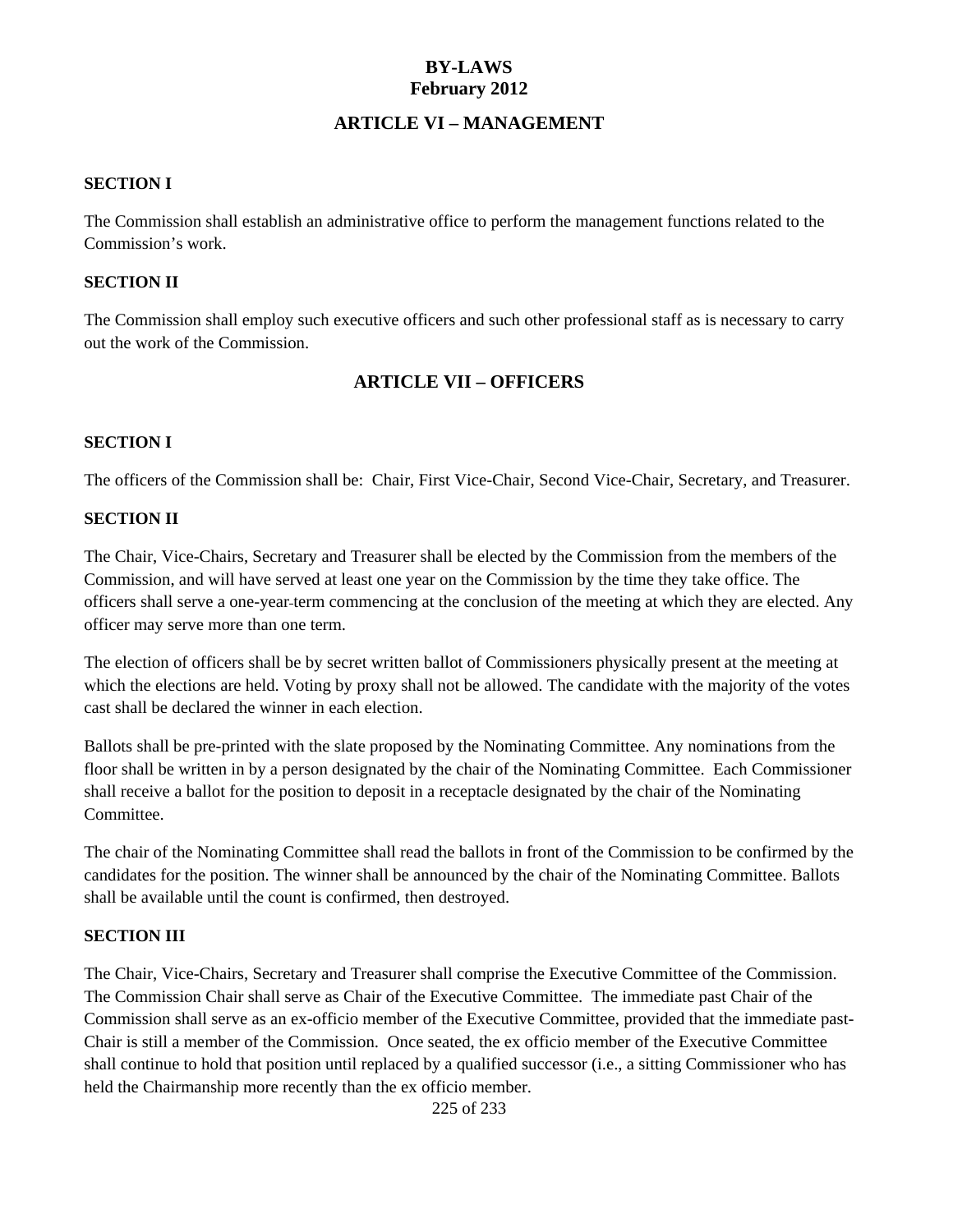### **SECTION IV - Duties of Officers**

A. It shall be the duty of the Commission Chair to preside, to appoint members of standing and ad hoc committees authorized by the Commission, to serve as Chair of the Executive Committee, to call special meetings of the Commission and/or of the Executive Committee pursuant to *Article V* (see page 224), to jointly prepare the agenda for such meeting with the Executive Director, to expedite resolution of complaints against commissioners, and to sign all certificates of accreditation.

The Chair shall preside at the meetings of the Commission and shall, at the annual meeting of the Commission and such other times as he or she shall deem proper, communicate to the Commission such matters and make such suggestions as may, in his or her opinion, tend to promote the welfare and increase the usefulness of the Commission, and shall perform such other duties as are necessarily incident to the Office of the Chair of the Commission. He shall sign all contracts entered into by the Commission except where such authority is specifically delegated to another officer or member of the Commission. He/she shall perform all duties pertaining to the office.

- B. In the absence of the Commission Chair, the first Vice-Chair shall preside at Commission meetings. In case of vacancy in the office of Chair, the first Vice-Chair shall succeed at once to the office of Chair and shall serve for the remainder of the term. In the absence of, or in the case of a vacancy in the office of, First Vice-Chair, the second Vice-Chair shall serve in the office for the remainder of the term of office. In the event of a vacancy in the office of the second Vice-Chair, the Chair shall appoint a Commissioner to serve out the balance of the term with the approval of the Commission. The officers shall continue to serve until newly elected officers are designated by the Commission.
- C. The duties of the Secretary of the Commission shall be to act as a recording secretary. The Secretary shall maintain all the records of the Commission. He or she shall be responsible for the minutes of all meetings of the Executive Committee and special or regular meetings of the Commission and perform such other duties as may be required of the Secretary of this Commission. The Secretary may call upon the services of the Executive Office for assistance in carrying out these duties.
- D. The Treasurer shall be responsible for the general financial procedures of the Commission, including the accounting of all monies received and expended. He or she shall be the custodian of all Commission funds. The Treasurer shall have oversight responsibilities over the accounting services, insurance, Commission investments and employee benefits.

He or she shall serve as Chair of the Finance Committee, and with the advice and consent of such Committee, implement day-to-day financial and accounting procedures to safeguard and protect the financial interests of the Commission. He or she shall contract for annual financial audits and receive the audits. The Treasurer may call upon the services of the Executive Office in carrying out the foregoing duties. He or she shall have direct oversight of the Director of Finance. He or she shall perform such other duties of a treasurer as may be required.

Before entering upon his or her duties, the Treasurer shall, at the request of the Commission, furnish a surety bond procured at the expense of the Commission, in a sum to be fixed by the Commission, as security for the faithful discharge of his or her duties.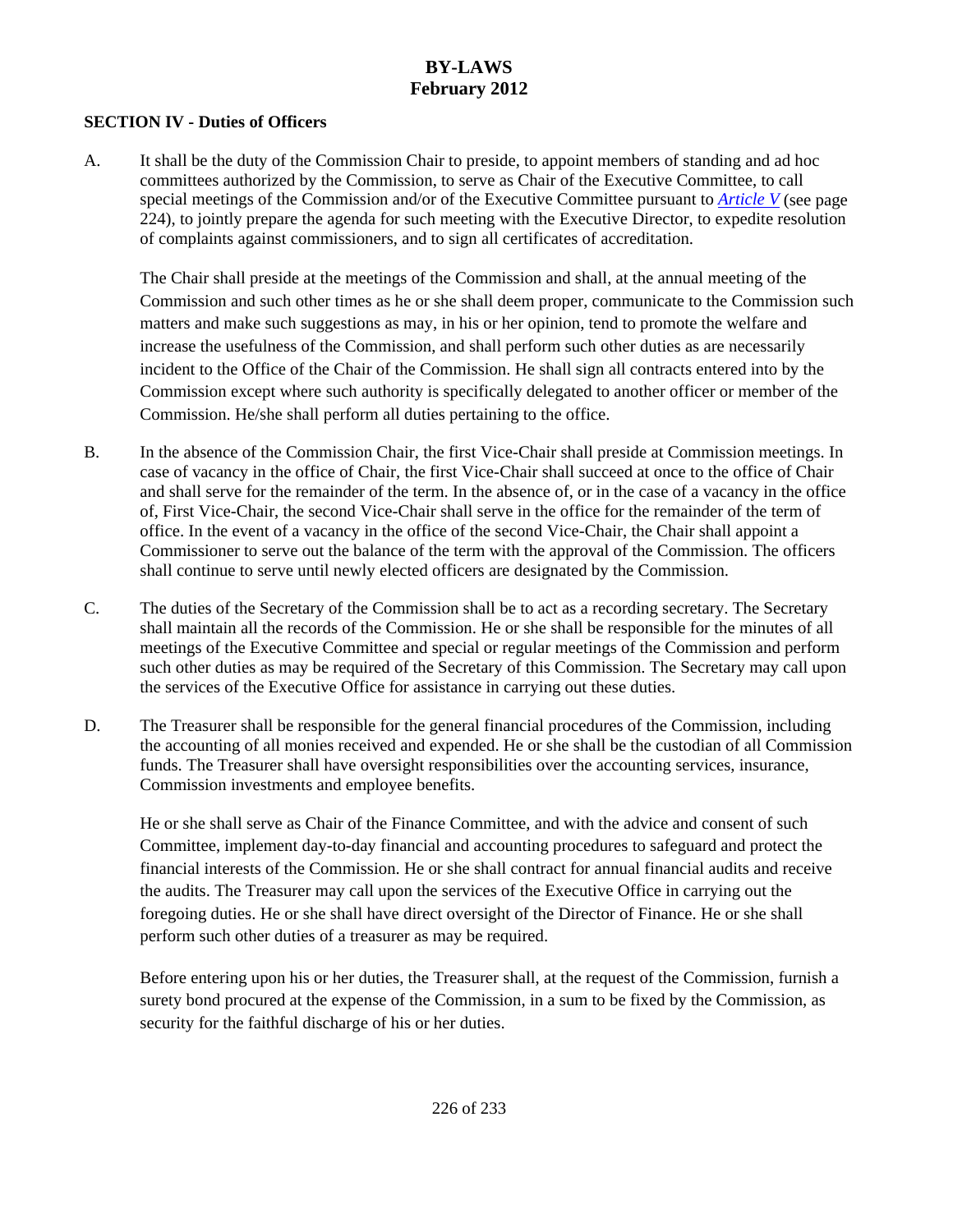E. In the event the office of either Secretary or Treasurer shall become vacant, the Commission Chair, with the advice and consent of the Executive Committee and the Commission, shall appoint another member of the Commission to complete the remainder of the term of office.

### **SECTION V - Election of Officers**

A. Prior to the annual meeting, the Chair of the Commission shall appoint a Nominating Committee of three (3) Commissioners, to be known as the Officer Nominating Committee.

The Officer Nominating Committee shall prepare a slate of only one candidate for each officer position to present at the annual meeting in any calendar year. Any committee member who places his/her name under consideration for an officer position must promptly resign from the nominating committee and the chair of the Commission shall appoint a replacement.

At the meeting at which officers are elected, nominations may be made from the floor.

- B. Officers shall be elected by a majority vote of the Commission members physically present and voting. Any tie shall be put to a re-vote. If this second vote results in a tie, it shall be broken by the vote of the Commissioner chairing the election. This in no way limits the right of the chair to vote for officers.
- C. The officers of the Commission shall hold office for one calendar year or until their successors are chosen and qualify. Any officer or agent, elected or appointed by the Commission, may be removed by the Commission whenever, in its judgment, the best interests of the Commission will be served thereby, but such removal shall be without prejudice to the contract rights, if any, of the person so removed. Any vacancy occurring in any office of the Commission by death, resignation, removal, or otherwise shall be filled by the Commission.

## **ARTICLE VIII - DUTIES OF COMMITTEES**

#### **SECTION I**

The Executive Committee shall implement Commission policies and transact the business of the Commission during the intervals between meetings, as determined by the policies and directives of the Commission.

### **SECTION II**

The Commission shall have Standing and Ad Hoc Committees that are responsible to the entire Commission in the performance of their assigned duties. The specific duties of all Committees shall be determined by the Executive Committee and shall be approved by the full Commission. The Commission may increase or decrease the number of Committees at any time. Ad Hoc Committees shall be promptly discharged when their functions have been performed.

### **SECTION III**

Appeal Review Panels shall be constituted according to procedures set out in the *Rules of Practice and Procedure* (see page 53). They shall not be considered committees of the Commission.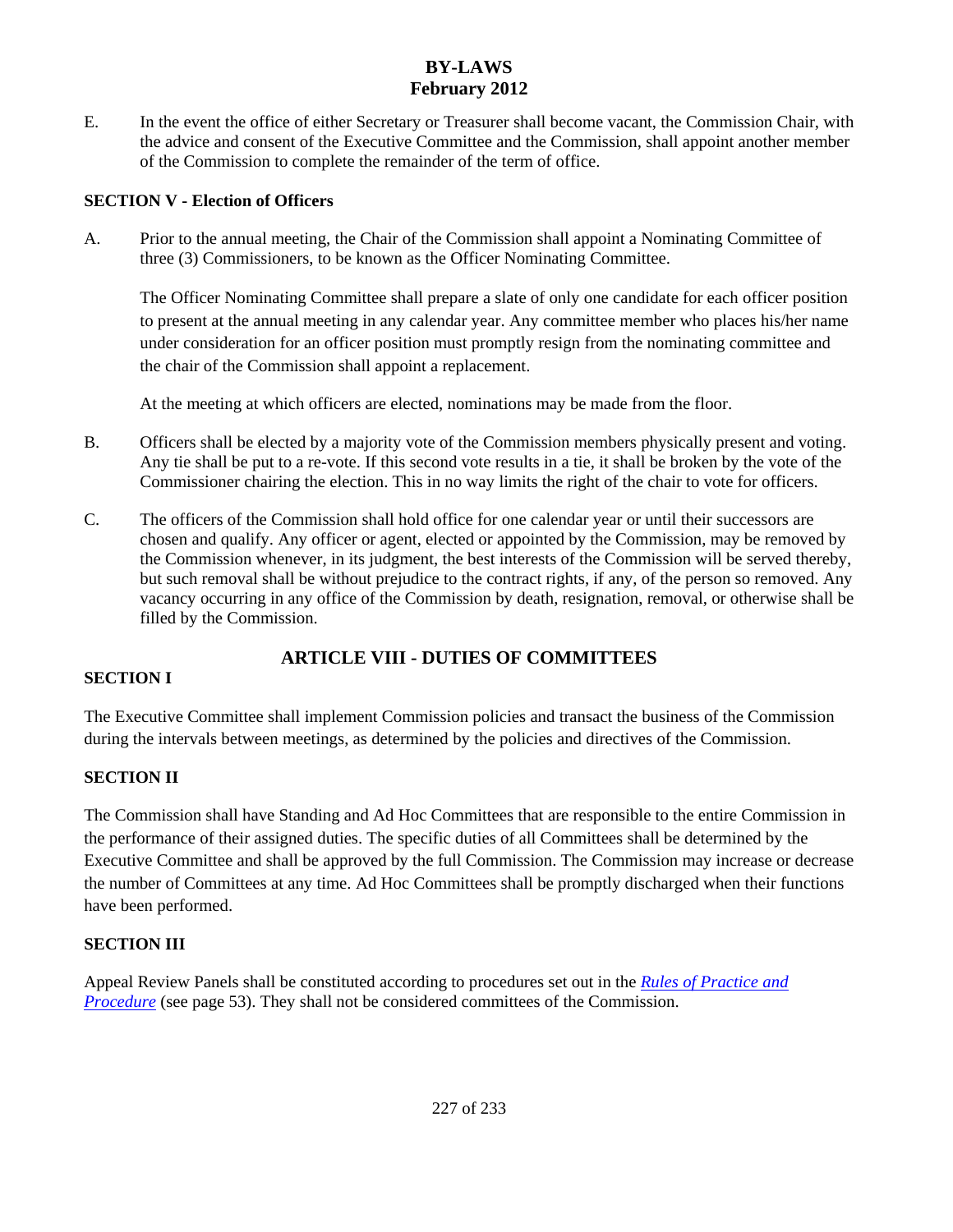#### **SECTION IV**

The Commission shall have a standing Committee on Re-recognition including at least two former Commissioners, if available, who, while members of the NACCAS Board of Commissioners, served on a Committee on Re-Recognition, to make recommendations to the full Commission on issues related to Re-Recognition by the Secretary of Education.

#### **SECTION V**

Committees shall present recommendations to the full Commission, but shall not have the authority to grant or deny any accreditation status to any institution or to formulate policy. No Committee of the Commission, individual Commissioner, or group of Commissioners has the authority to override a decision of the full Commission.

#### **ARTICLE IX - DUTIES OF THE COMMISSION EMPLOYED PERSONNEL**

The duties of the executive officer(s) employed by the Commission will be determined by the Executive Committee and approved by the Full Commission.

### **ARTICLE X – COMPENSATION**

Any member of the Commission, including officers, and any committee member, with the approval of the Commission may be reimbursed for any reasonable expenses incurred in connection with the performance of the Commission's duties properly delegated to him or her. Any member of the Commission or employee may be otherwise compensated for performance of duties if the Board shall so determine.

#### **ARTICLE XI - ACCREDITATION STANDARDS AND PROCEDURES**

The Commission shall approve the standards and criteria for evaluation to be applied and the procedures to be followed in securing all data necessary for consideration of the qualification for accreditation or continuation of accreditation of an applicant school. Such Standards and Criteria and such procedures shall be set forth by the Commission and the Commission shall complete a comprehensive review of the standards and procedures at least every five years with involvement by persons, institutions, and organizations affected by or with an interest in the quality of education in any field within NACCAS' scope and postsecondary education, and the Commission shall carry out internal reviews of selected Standards and Criteria and the procedures at least once a year and make any revisions that it deems desirable and necessary to assure the standards and procedures are sufficiently rigorous to ensure that an institution which is granted accredited status provides a quality education to its students.

#### **ARTICLE XII - EXEMPT ACTIVITIES**

228 of 233 Notwithstanding any other provisions of these By-Laws, no Commissioner, officer, employee or representative of this Commission shall take any action or carry on any activity by or on behalf of the Commission not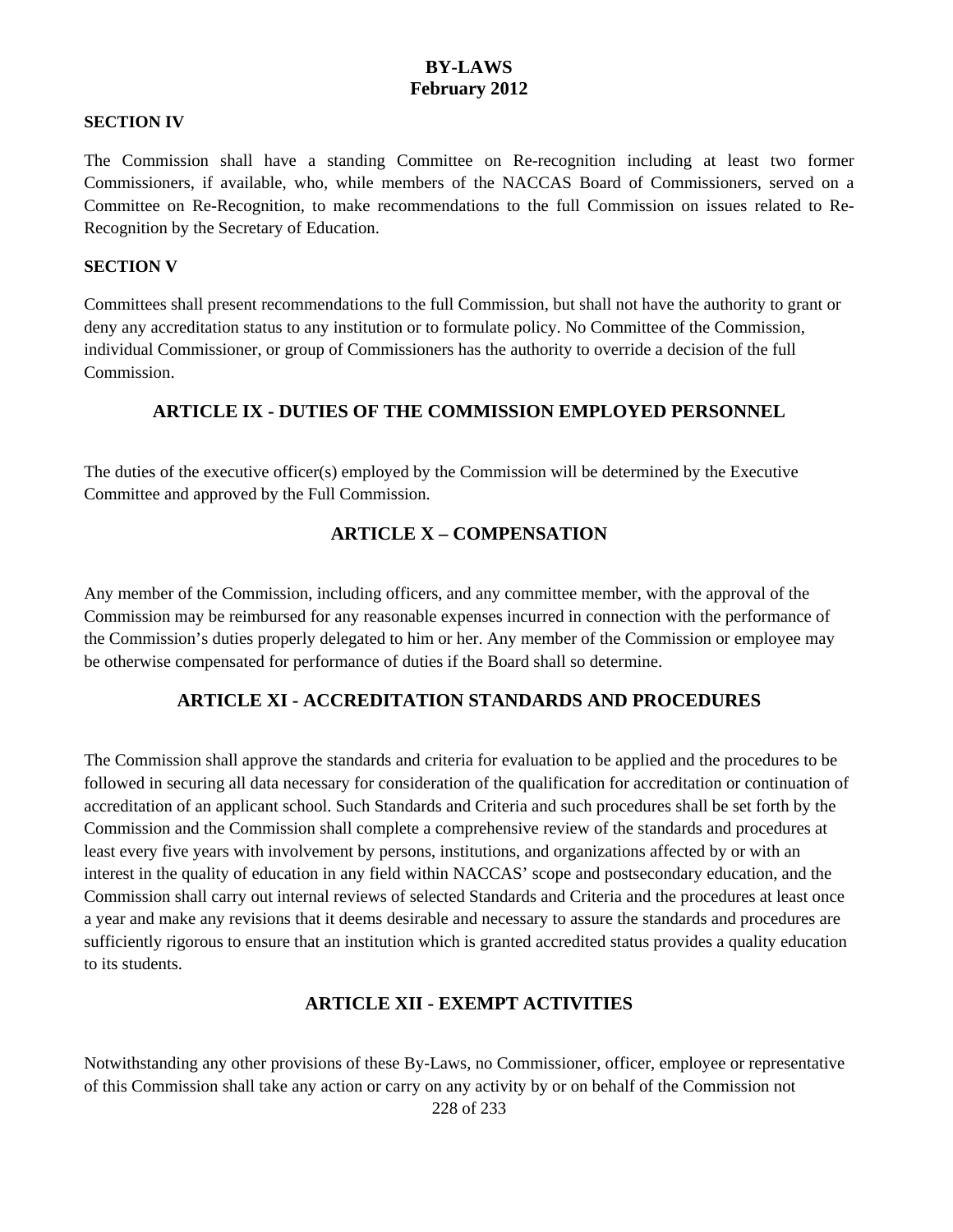permitted to be taken or carried on by an organization exempt under Section  $501(c)(3)$  of the Internal Revenue Code and its regulations as they now exist or as they may hereafter be amended, or by an organization, contributions to which are deductible under Section  $170(c)(2)$  of such code and regulations as they now exist or as they may hereafter be amended.

# **ARTICLE XIII - PROHIBITION AGAINST SHARING IN CORPORATE EARNINGS**

No Commissioner, officer, or employee of, or member of a committee, or person connected with the Commission, or any other private individual shall receive at any time any of the net earnings or pecuniary profit from the operations of the Commission, provided that this shall not prevent the payment to any such person of such reasonable compensation for services rendered to or for the Commission in effecting any of its purposes as shall be fixed by the Commission; and such person or persons shall be entitled to share in the distribution of any of the corporate assets upon the dissolution of the Commission. All members of the Commission shall be deemed to have expressly consented and agreed that upon dissolution or winding up of the affairs of the Commission, whether voluntary or involuntary, the assets of the Commission, after all debts have been satisfied, then remaining in the hands of the Commission, shall be distributed, transferred, conveyed, delivered and paid over, in such amounts as the Commission may determine or as may be determined by a court of competent jurisdiction upon application of the Commission, exclusively to charitable, religious, scientific, testing for public safety, literary or educational organizations which would qualify under the provisions of Section  $501(c)(3)$  of the Internal Revenue Code and its regulations as they now exist or as they may hereafter be amended.

# **ARTICLE XIV - OPERATIONS AND FISCAL YEAR**

The operational and fiscal year of the Commission shall be from July 1, through June 30, of each calendar year.

## **SECTION I**

# **ARTICLE XV – AMENDMENTS**

Amendments, alterations, or repeal of these By-Laws, either in whole or in part will be effective only by a twothirds (2/3) vote of the Commissioners present and voting at any duly organized meeting of the Commission, regular or special, provided the proposed changes have been published for comment to all accredited schools and filed with the Secretary at least thirty (30) days in advance of the meeting date and a notice of such amendments with a copy thereof, shall have been mailed to the Commissioners not less than thirty (30) days in advance of such meeting at which it is considering the change. Once a vote has been taken on a proposed amendment and has been defeated, it shall not be re-considered at a future meeting without the required comment period and notice.

## **SECTION II**

Amendments or alterations to these By-Laws shall go into effect on the first day of January of the year following adoption of the amendment, unless the Commission specifies an earlier effective date.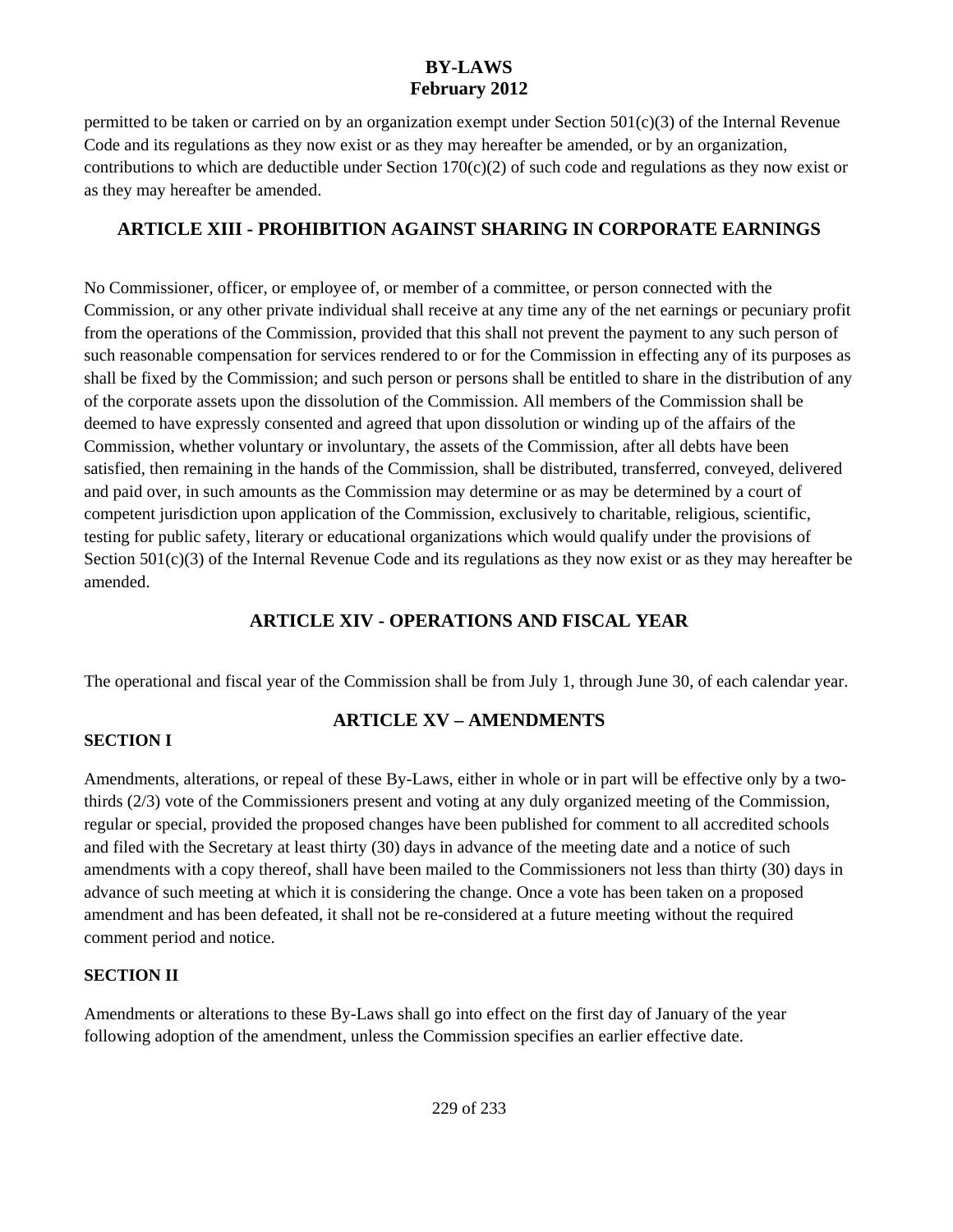### **ARTICLE XVI - MISCELLANEOUS PROVISIONS**

#### **SECTION I - Rules of Order**

The order of business at all meetings of the Commission and the Commissioners shall be governed by *Robert's Rules of Order*.

Any questions as to priority of business shall be decided by the Chair without debate in accordance with *Robert's Rules of Order.*

#### **SECTION II - Corporate Seal**

The official seal of the Commission shall have inscribed thereon the name of the Commission and the date of incorporation and shall be in such form and contain such other words and/or figures as the Commission shall determine, and the uses of the seal shall be those prescribed by the Commission.

#### **SECTION III - Effective Date**

These By-Laws were duly adopted by a unanimous vote of the members of the Commission present at a meeting held in Salt Lake City, Utah on May 24-27, 1981 after thirty (30) days' appropriate notification, and are effective as of May 27, 1981.

#### **SECTION I**

### **ARTICLE XVII – INDEMNIFICATION**

To the extent not inconsistent with Delaware law, from time to time, this Commission shall indemnify any person who was or is threatened to be made a party to any threatened, pending or completed action, suit or proceeding, whether civil, criminal, administrative or investigative (other than an action by or in the right of the Commission) by reason of the fact that he or she is or was a Commissioner, officer, employee or agent of this Commission, or is or was serving at the request of the Commission as a director, officer, employee, or agent of another corporation, partnership, joint venture, trust, or other enterprises against expenses (including attorney's fees), judgments, fines and amounts paid in settlement actually and reasonably incurred by him or her in connection with such action, suit or proceeding if he or she acted in good faith and in a manner he or she reasonably believed to be in or not opposed to the best interests of this Commission, and with respect to any criminal action or proceeding, had no reasonable cause to believe his or her conduct was unlawful. The termination of any action, suit or proceeding by judgment, order, settlement or conviction or upon a plea of *nolo contendere* or its equivalent, shall not, of itself, create a presumption that the person did not act in good faith and in a manner which he or she reasonably believed to be in or not opposed to the best interests of this Commission, and with respect to criminal action or proceeding, had reasonable cause to believe that his or her conduct was unlawful.

#### **SECTION II**

This Commission shall indemnify any person who was or is a party or is threatened to be made a party to any threatened, pending or completed action or suit or in the right of this Commission to procure a judgment in its favor by reason of the fact that he or she was or is a Commissioner, officer, employee, or agent of this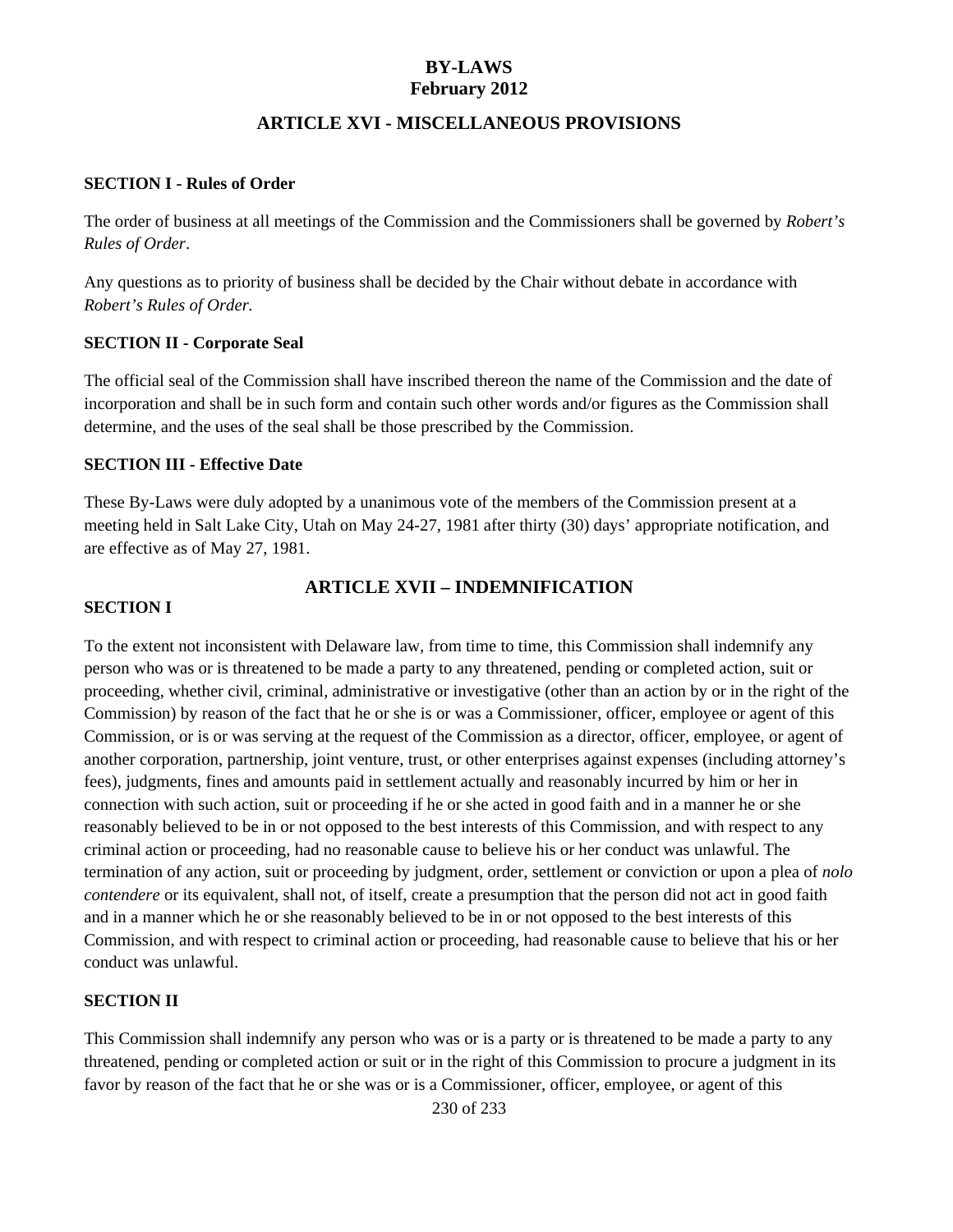Commission, or is or was serving at the request of this Commission as director, officer, employee or agent of another corporation, partnership, joint venture, trust or other enterprise against expenses (including attorney's fees) actually and reasonably incurred by him or her in connection with the defense or settlement of such action or suit if he or she acted in good faith and in a manner he or she reasonably believed to be in and not opposed to the best interests of this Commission and except that no indemnification shall be made in respect to any claim, issue or matter as to which such person shall have been adjudged to be liable for negligence or misconduct in the performance of his or her duty to this Commission unless and only to the extent that the Court of Chancery or the court in which such action or suit was brought shall determine upon application that, despite the adjudication of liability but in view of all the circumstances of the case, such person is fairly and reasonably entitled to indemnity for such expenses which the Court of Chancery or such other court shall deem proper.

### **SECTION III**

To the extent that a Commissioner, officer, employee or agent of this Commission has been successful on the merits or otherwise in defense of any action, suit or proceeding referred to in Sections *I* and *II*, see page 230 or in defense of any claim, issue or matter therein, he or she shall be indemnified against expenses (including attorney's fees) actually and reasonably incurred by him or her in connection herewith.

### **SECTION IV**

Any indemnification under Sections *I* and *II*, see page 230 (unless authorized by a court) shall be made by this Commission only as authorized in the specific case upon a determination that indemnification of the Commissioner, officer, employee or agent is proper in the circumstances because he has met the applicable standards of conduct set forth in Sections *I* and *II*, see page 230. Such determination shall be made (1) by the Commissioners by a majority vote of a quorum consisting of Commissioners who were not parties to such action, suit or proceeding, or (2) if such a quorum is not obtainable, or even if obtainable a quorum of disinterested directors so direct, by independent legal counsel in a written opinion.

### **SECTION V**

Expenses incurred in defending a civil or criminal action, suit or proceeding may be paid by this Commission in advance of the final disposition of such action, suit or proceeding as authorized by the Commissioners in the manner provided above upon receipt of an undertaking by or on behalf of the Commissioner, officer, employee or agent to repay such amount unless it shall be ultimately determined that he or she is entitled to be indemnified by this Commission as authorized by this resolution.

### **SECTION VI**

The indemnification provided by this Article shall not be deemed exclusive of any other rights to which those indemnified may be entitled under any By-Law, agreement, vote of disinterested Commissioners or otherwise, both as to action in his or her official capacity and as to action in another capacity while holding such office, and shall continue as to a person who has ceased to be a Commissioner, officer, employee or agent and shall inure to the benefit of heirs, executors, and administrators of such a person.